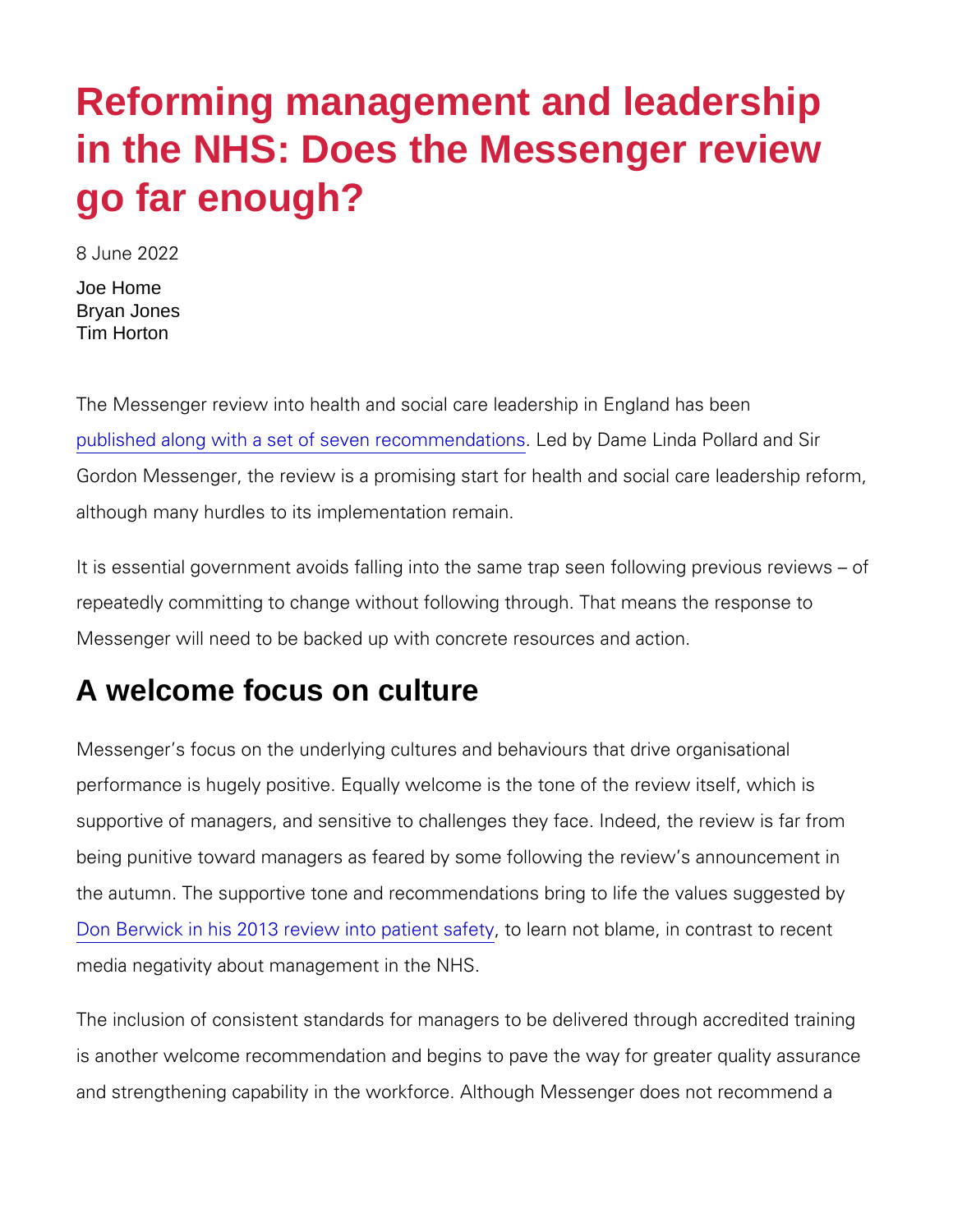leadership and management Royal College ed**onyalreenatd**eravisesweemes o had suggested consistent standards will be beneficial in working esteem with registered colleagues, such as doctors and nurses.

## Ensuring the recommendations are implemented

Unlike many of the previous reviews, there is significant emphasi implementation of the recommendations, including the creation of Office with clear lines of accountability. This multisector group NHS, social care, local and central government signals a strong all sectors in implementing the recommendations, and hopefully a up working to come. While the Messenger review focuses primaril thought will be required to ensure learnings are applied across the care, social care and mental health services.

The important thing now is to capitalise on current momentum and implementation at pace. The review s stakeholder engagement has desire for reform in management practices, as well as increased i managers do. There is never a good time for wide scale change in cannot simply stop the production line or shut down the servers prospect of greater integration, both within integrated care syste reconfigured NHS England, provide perhaps the best opportunity in the NHS s relationship with its leaders and managers in England.

A significant risk to implementation appears to be lack of addition management workforce, instead focusing on resource rationalisati spending on health care administration is significantly lower than UK public spending, against an OE CMDe aanwehreheefter 2.044. MacAs by and [Kirkpa](https://www.nhsconfed.org/long-reads/nhs-overmanaged)trick mate the NHS is significantly undermanaged compared UK workforce. Managers and leaders we interviewed also describe managers in post as a significant limiting factor in their own pers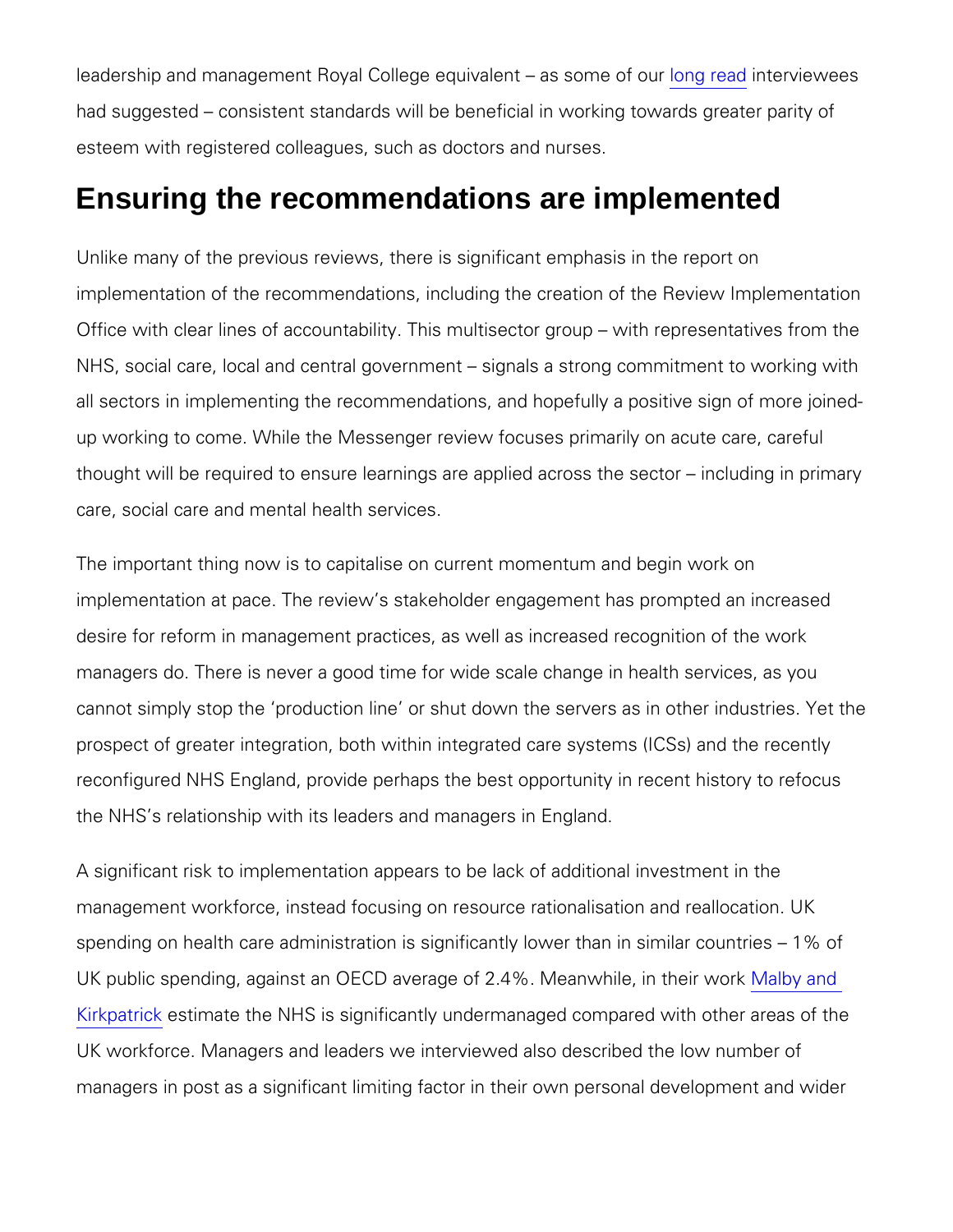service improvement.

In saying this, the available data on management staffing levels o challenging to show exactly where extra resources are needed. For managers also have clinical roles. Yet reliable statistics on how management responsibilities, and what proportion of time they sp are hard to find.

Similarly, while some of our interviewees suggested that many of management roles are located in national bodies or in ICSs, rathe there is a dearth of accurate data on this question. The fact that improvements in the way management workforce data is collated a extremely welcome. Better data on managers will give us the mea current gaps in the management workforce lie, and what the prior are.

## Including managers in an NHS workforce plan

Nonetheless, to keep up with the pace of change in the NHS mana will need to be more than just improved data. For this reason, it included in a robust, long-term NHS workforce plan. If the debate NHS s clinical workforce capacity, then a crucial opportunity to s retention and development challenges facing the NHS s manageme

We welcome the government s acceptance of the review recommer as we have seen from recent reviews, acceptance is merely the be is to lead to real change for managers working in services. Gover the job of implementing the recommendations and invest the resor managers to do what they set out to when they walk into work each managers to do what they set out to when they services for staff and patients.

[Joe Hom](https://www.health.org.uk/fellow/joe-home)es a clinical fellow in the improvement team at the Health Foundation.